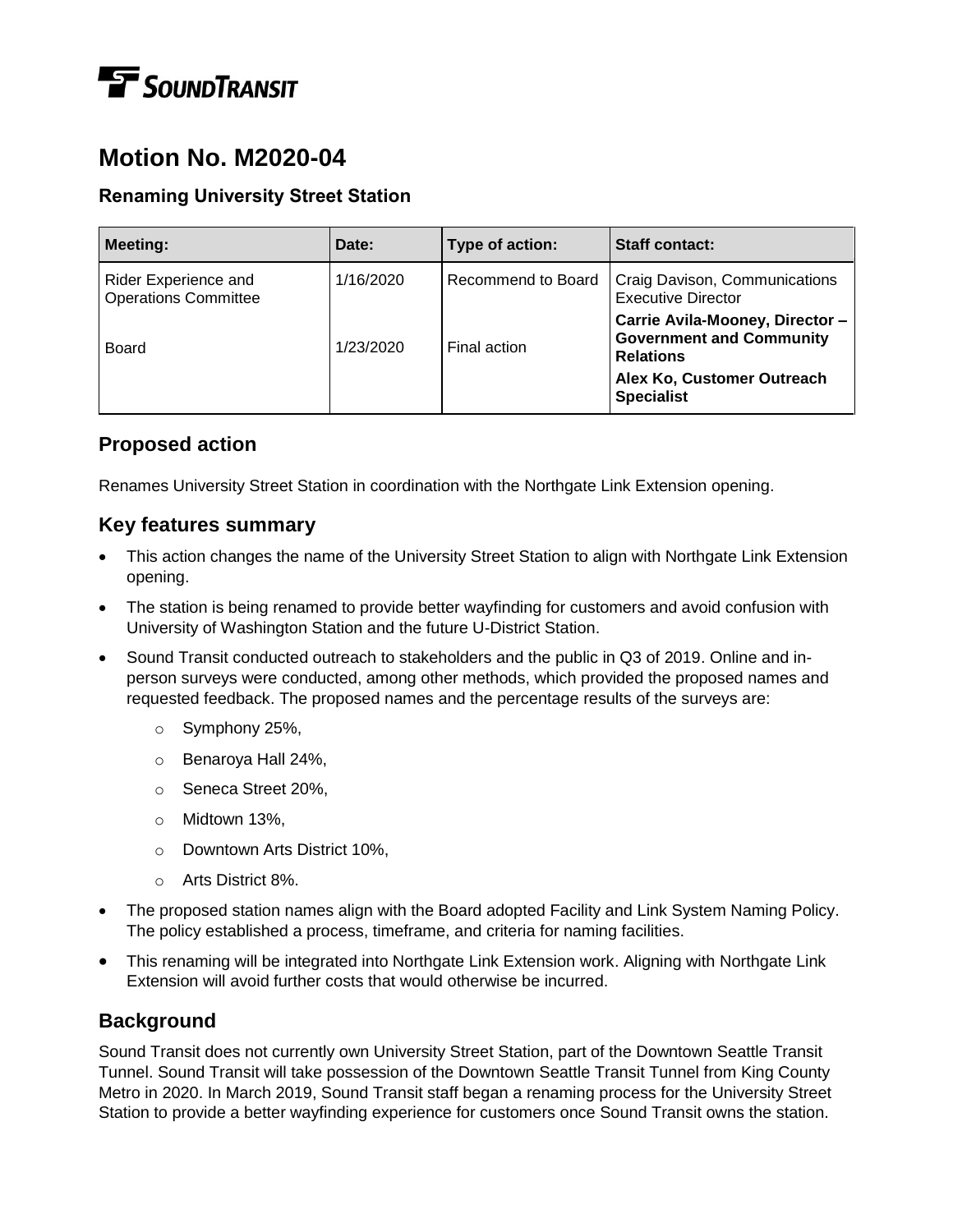This will help riders avoid confusion with the current University of Washington Station and the future U District Station. The name will also help customers with wayfinding.

The Board adopted the Facility and Link System Naming Policy in February 2012. The policy established a process, timeframe, and criteria for naming facilities. The process includes three phases: internally identify and evaluate potential names based on defined criteria; receive input from the public, local jurisdictions, and executive staff; and a decision and approval by the board. The policy states that station names should:

- Reflect the nature of the environment: neighborhoods, street names, landmarks, geographical locations;
- Be brief, easy to read and remember;
- Comply with federal Americans with Disabilities Act (ADA) guidelines and requirements and be limited to 30 characters;
- Avoid commercial references because they may change, prove confusing to the public and be costly to change;
- Avoid similar names or words in existing facility names.

A cross-departmental internal staff group was formed to develop a list of names to present to the public. This group conducted research into historical names for the surrounding area, used previous studies from other agencies, and considered the geography of the area before presenting names to an executive leadership team. With the support of this team, these names were presented through the public process.

In parallel to developing proposed names, the group also worked to identify workstreams impacted by a station name change. University Street Station is a legacy station that is being adopted from another agency, so there were impacts that would not be associated with re-naming a station already in Sound Transit's possession. Sound Transit has developed a cost estimate for the University Street Station name change based on factors identified through this process.

The policy requires public and stakeholder input be received before presenting to the Board for a decision. Sound Transit conducted outreach to stakeholders and the public in Q3 of 2019 which included meetings with local stakeholders, an online station naming survey promoted through a variety of methods including social media and newsletters, in person outreach at University Street Station, and more.

The Board has final decision-making authority in this matter.

## **Fiscal information**

University Street Station renaming work will be performed in conjunction with the Northgate Link Extension project to avoid duplicative costs for updates to static signage, maps, and ticket vending machines. Northgate Link Extension project budget will cover all costs associated with the name change including updates to systems such as variable message signs and in-station announcements, onboard digital signage, SCADA, real-time information, and manuals for operations, maintenance, and fire and life safety.

The cost estimate to accomplish the renaming including contingencies and applicable taxes is estimated at \$5.3M, which may be reduced if additional efficiencies can be found. Staff will continue to refine the budget as specific tasks are further defined.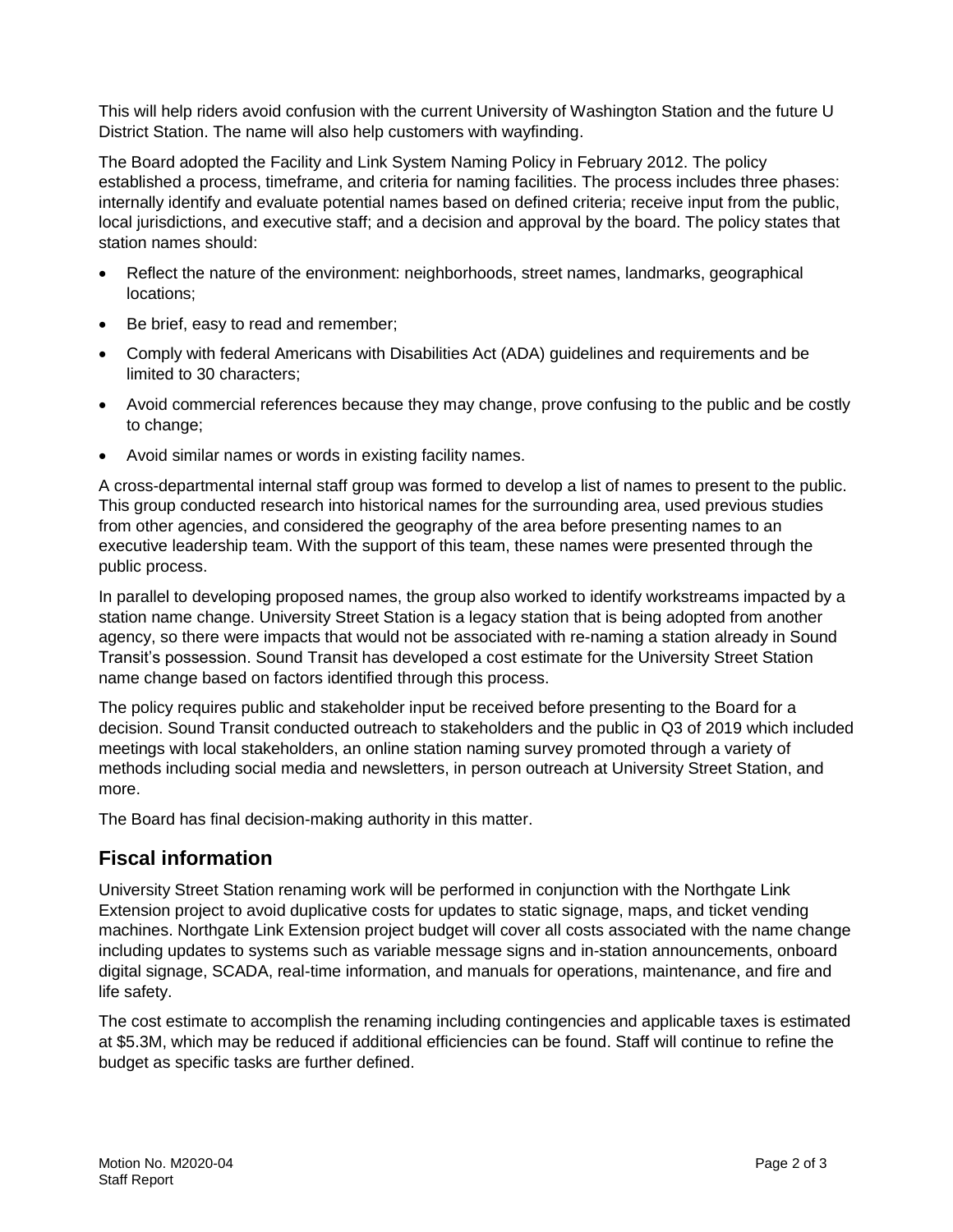*\*\*1/17/20 Addition: Maintaining commonality with the USS acronym greatly reduces technical back of house changes and associated costs. The cost to rename the University Street Station to a name that utilizes the USS acronym including contingencies and taxes is estimated at \$1.046M.*

#### **Disadvantaged and small business participation**

Not applicable to this action

#### **Public involvement**

Outreach staff provided organizations, agencies, and the public with information about the naming process and the variety of methods used to obtain feedback. Methods included:

- An online survey
- In-person surveys at four outreach events
- Postings on social media
- Rider alerts
- Mailing of electronic newsletters with a survey link.

Over 14,000 responses were received, including 13,300+ online responses and 800+ in-person responses.

Several stakeholders also expressed strong sentiment regarding renaming. A Coalition of organizations including the University of Washington, Unico, Wright Runstad, and Fairmont Olympic Hotel are in favor of Midtown Station. The Seattle Symphony and Benaroya Hall are in support of Symphony Station or Benaroya Hall Station. Letters from the Seattle Symphony, Benaroya Hall, University of Washington, Unico, Wright Runstad, and the Fairmont Olympic Hotel are included in the University Street Station renaming Public Outreach Report.

#### **Time constraints**

A decision is necessary in January 2020 to coordinate this work with Northgate Link Extension. A one month delay would jeopardize the ability of the project team to deliver all assets in conjunction with Northgate Link Extension. The schedules for several of the workstreams start in January 2020.

#### **Prior Board/Committee actions**

Resolution No. R2012-02: Established a policy for naming Sound Transit facilities, including stations, maintenance bases, portals and other facilities and a naming structure for Link system lines and extensions.

**Environmental review –** KH 1/9/2020

**Legal review –** AJP 1/13/2020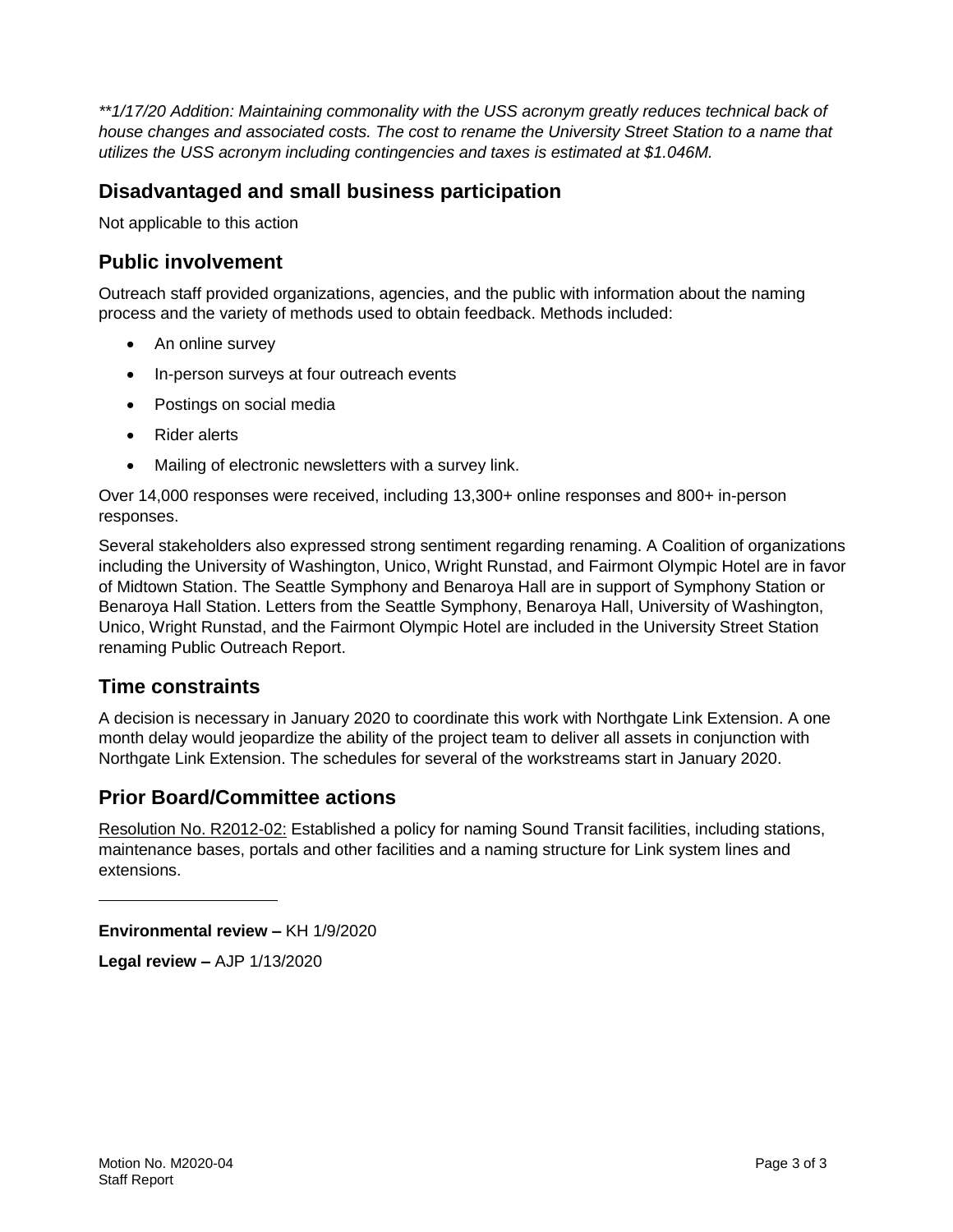

# **Motion No. M2020-04**

A motion of the Board of the Central Puget Sound Regional Transit Authority renaming University Street Station in coordination with the Northgate Link Extension opening.

### **Background**

Sound Transit does not currently own University Street Station, part of the Downtown Seattle Transit Tunnel. Sound Transit will take possession of the Downtown Seattle Transit Tunnel from King County Metro in 2020. In March 2019, Sound Transit staff began a renaming process for the University Street Station to provide a better wayfinding experience for customers once Sound Transit owns the station. This will help riders avoid confusion with the current University of Washington Station and the future U District Station. The name will also help customers with wayfinding.

The Board adopted the Facility and Link System Naming Policy in February 2012. The policy established a process, timeframe, and criteria for naming facilities. The process includes three phases: internally identify and evaluate potential names based on defined criteria; receive input from the public, local jurisdictions, and executive staff; and a decision and approval by the board. The policy states that station names should:

- Reflect the nature of the environment: neighborhoods, street names, landmarks, geographical locations;
- Be brief, easy to read and remember;
- Comply with federal Americans with Disabilities Act (ADA) guidelines and requirements and be limited to 30 characters;
- Avoid commercial references because they may change, prove confusing to the public and be costly to change;
- Avoid similar names or words in existing facility names.

A cross-departmental internal staff group was formed to develop a list of names to present to the public. This group conducted research into historical names for the surrounding area, used previous studies from other agencies, and considered the geography of the area before presenting names to an executive leadership team. With the support of this team, these names were presented through the public process.

In parallel to developing proposed names, the group also worked to identify workstreams impacted by a station name change. University Street Station is a legacy station that is being adopted from another agency, so there were impacts that would not be associated with re-naming a station already in Sound Transit's possession. Sound Transit has developed a cost estimate for the University Street Station name change based on factors identified through this process.

The policy requires public and stakeholder input be received before presenting to the Board for a decision. Sound Transit conducted outreach to stakeholders and the public in Q3 of 2019 which included meetings with local stakeholders, an online station naming survey promoted through a variety of methods including social media and newsletters, in person outreach at University Street Station, and more. The proposed names and the percentage results of the surveys are:

- Symphony 25%,
- Benaroya Hall 24%,